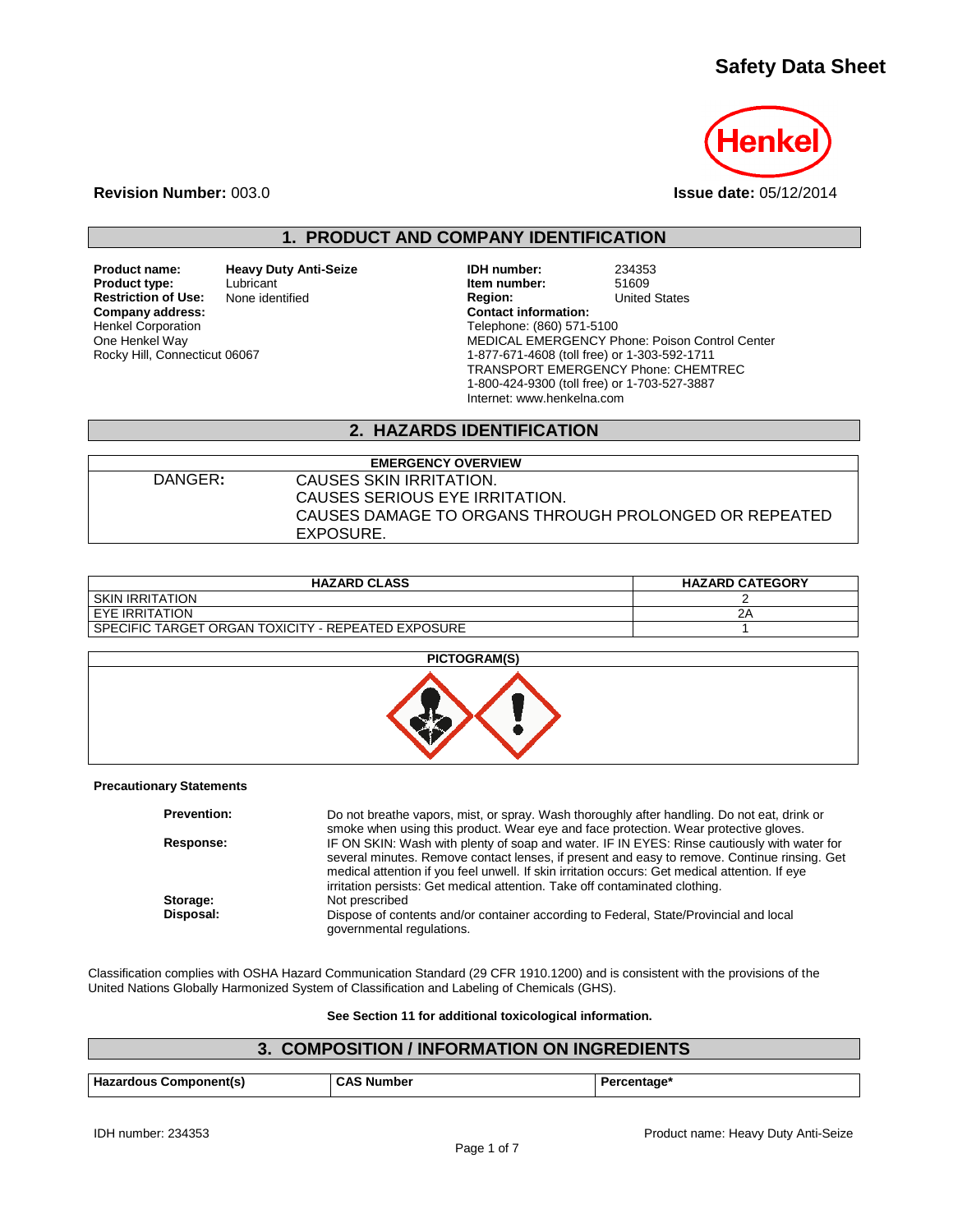| Calcium fluoride                                             | 7789-75-5  | $10 - 30$ |
|--------------------------------------------------------------|------------|-----------|
| Distillates (petroleum), solvent-refined<br>heavy paraffinic | 64741-88-4 | $10 - 30$ |
| Distillates (petroleum), solvent-dewaxed<br>heavy paraffinic | 64742-65-0 | $10 - 30$ |
| Graphite                                                     | 7782-42-5  | $10 - 30$ |
| Distillates (petroleum), hydrotreated<br>heavy naphthenic    | 64742-52-5 | $5 - 10$  |
| Mineral oil light naphthenic hydrotreat.<br><3% DMSO         | 64742-53-6 | $5 - 10$  |
| Calcium dodecylbenzene sulfonate                             | 26264-06-2 | $1 - 5$   |
| Residual oils (petroleum), solvent-refined,<br><3% DMSO      | 64742-01-4 | $0.1 - 1$ |
| Octadecanoic acid                                            | $57-11-4$  | $0.1 - 1$ |

\* Exact percentage is a trade secret. Concentration range is provided to assist users in providing appropriate protections.

| <b>4. FIRST AID MEASURES</b>       |                                                                                                         |  |  |
|------------------------------------|---------------------------------------------------------------------------------------------------------|--|--|
| Inhalation:                        | Move to fresh air. If symptoms persist, seek medical advice.                                            |  |  |
| Skin contact:                      | Wash with soap and water. If symptoms develop and persist, get medical<br>attention.                    |  |  |
| Eye contact:                       | Immediately flush eyes with plenty of water for at least 15 minutes. Get<br>medical attention.          |  |  |
| Ingestion:                         | Get medical attention. Aspiration may cause pulmonary edema and<br>pneumonitis. Do not induce vomiting. |  |  |
| Symptoms:                          | See Section 11.                                                                                         |  |  |
|                                    | <b>5. FIRE FIGHTING MEASURES</b>                                                                        |  |  |
| <b>Extinguishing media:</b>        | foam Dry chemical. Carbon dioxide. Water spray or fog.                                                  |  |  |
| Special firefighting procedures:   | None                                                                                                    |  |  |
| Unusual fire or explosion hazards: | None                                                                                                    |  |  |
| Hazardous combustion products:     | Oxides of carbon.                                                                                       |  |  |

### **6. ACCIDENTAL RELEASE MEASURES**

**Use personal protection recommended in Section 8, isolate the hazard area and deny entry to unnecessary and unprotected personnel.**

| <b>Environmental precautions:</b> | Do not allow material to contaminate ground water system.                                                                                               |  |
|-----------------------------------|---------------------------------------------------------------------------------------------------------------------------------------------------------|--|
| Clean-up methods:                 | Scrape up as much material as possible. Clean residue with soap and water.<br>Follow all local, state, federal and provincial regulations for disposal. |  |

## **7. HANDLING AND STORAGE**

Handling: **Handling:** Keep container closed. Avoid contact with eyes, skin and clothing. Wash thoroughly after handling.

**Storage:** Storage: Storage:  $\frac{1}{2}$  Keep in a cool, well ventilated area.

#### **For information on product shelf life contact Henkel Customer Service at (800) 243-4874.**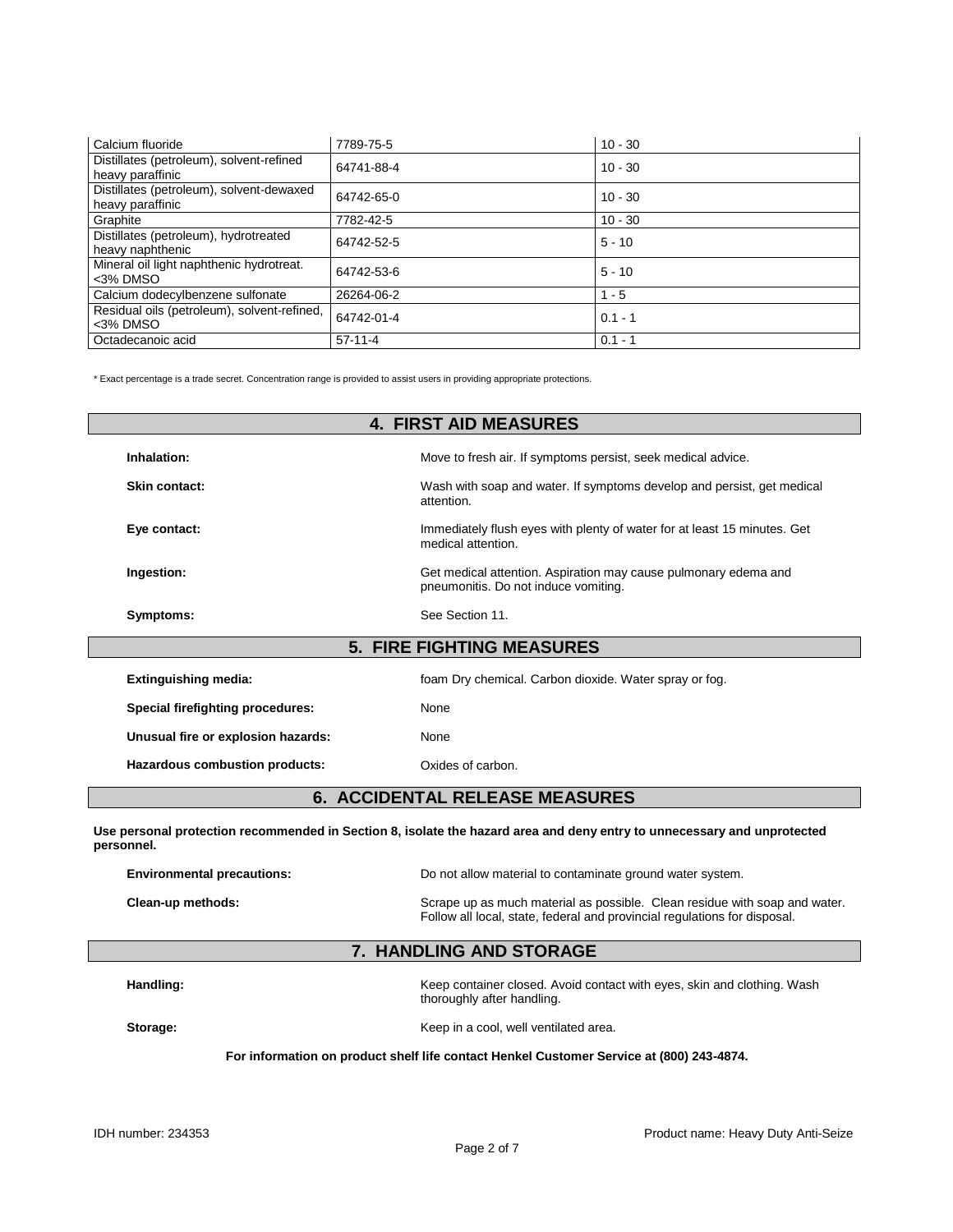## **8. EXPOSURE CONTROLS / PERSONAL PROTECTION**

**Employers should complete an assessment of all workplaces to determine the need for, and selection of, proper exposure controls and protective equipment for each task performed.**

| <b>Hazardous Component(s)</b>                                | <b>ACGIH TLV</b>                                                             | <b>OSHA PEL</b>                                                                           | <b>AIHA WEEL</b> | <b>OTHER</b> |
|--------------------------------------------------------------|------------------------------------------------------------------------------|-------------------------------------------------------------------------------------------|------------------|--------------|
| Calcium fluoride                                             | 2.5 mg/m3 TWA (as<br>F)                                                      | 2.5 mg/m3 PEL (as<br>F)<br>2.5 mg/m3 TWA<br>Dust.                                         | None             | None         |
| Distillates (petroleum), solvent-refined<br>heavy paraffinic | 5 mg/m3 TWA<br>Inhalable fraction.<br>5 mg/m3 TWA mist<br>10 mg/m3 STEL mist | 500 ppm (2,000<br>mg/m3) PEL<br>5 mg/m3 PEL Mist.<br>5 mg/m3 TWA mist                     | None             | None         |
| Distillates (petroleum), solvent-dewaxed<br>heavy paraffinic | None                                                                         | 500 ppm (2,000<br>mg/m3) PEL<br>5 mg/m3 PEL Mist.                                         | None             | None         |
| Graphite                                                     | 2 mg/m3 TWA<br>Respirable fraction.                                          | 5 mg/m3 PEL<br>Respirable fraction.<br>15 mg/m3 PEL Total<br>dust.<br><b>15 MPPCF TWA</b> | None             | None         |
| Distillates (petroleum), hydrotreated<br>heavy naphthenic    | 5 mg/m3 TWA mist<br>10 mg/m3 STEL mist                                       | 5 mg/m3 TWA mist<br>500 ppm (2,000<br>mg/m3) PEL<br>5 mg/m3 PEL Mist.                     | None             | None         |
| Mineral oil light naphthenic hydrotreat.<br>$3%$ DMSO        | None                                                                         | 500 ppm (2,000<br>mg/m3) PEL<br>5 mg/m3 PEL Mist.                                         | None             | None         |
| Calcium dodecylbenzene sulfonate                             | None                                                                         | None                                                                                      | None             | None         |
| Residual oils (petroleum), solvent-refined,<br><3% DMSO      | None                                                                         | None                                                                                      | None             | None         |
| Octadecanoic acid                                            | 10 mg/m3 TWA                                                                 | None                                                                                      | None             | None         |

**Engineering controls:** Use only with adequate ventilation. Local exhaust ventilation is recommended when general ventilation is not sufficient to control airborne contamination below occupational exposure limits.

**Respiratory protection:** Use NIOSH approved respirator if there is potential to exceed exposure limit(s). Observe OSHA regulations for respirator use (29 CFR 1910.134).

Eye/face protection: **Exercise 2018** Goggles. Safety glasses with side-shields.

**Skin protection:** Cover as much of the exposed skin area as possible with appropriate clothing.

### **9. PHYSICAL AND CHEMICAL PROPERTIES**

**Physical state:** Paste Paste Paste Paste Paste Paste Paste Paste Paste Paste Paste Paste Paste Paste Paste Paste Paste Paste Paste Paste Paste Paste Paste Paste Paste Paste Paste Paste Paste Paste Paste Paste Paste Paste **Color:** Gray **Odor:** Characteristic Odor threshold: Characteristic Odor threshold: Odor threshold:<br>pH: **Vapor pressure:** Not available.<br> **Not available.**<br> **Boiling point/range:** Not available and the S50 °F (287.8 °C) None **Boiling point/range:** 550 °F (287.8 **Melting point/range:** 550 °F (287.8 **Melting point/ range:** Not a Not a Not a Not a Not a Not a Not a Not a Not a Not a Not a Not a Not a Not a Not a Not a Not a Not a Not a Not a Not a Not a Not a Not a Not a Not a Not a Not a Not a Not a Not a Not a Not a **Specific gravity:**<br>Vapor density: **Vapor density:**<br>
Flash point:<br>
Flash point:<br>  $\begin{aligned} \text{Plas} & 93 \text{ °C} > 199.4 \end{aligned}$ **Flammable/Explosive limits - lower:** Not determined<br> **Flammable/Explosive limits - upper:** Not determined **Flammable/Explosive limits - upper: Autoignition temperature:** Not determined<br> **Evaporation rate:** Not determined **Evaporation rate:** Not determined the Not determined the Not determined the Not determined the Note of Note 4.1 and the Note of Note 4.1 and the Note of Note 4.1 and the Note of Note 4.1 and the Note of Note 4.1 and the N **Solubility in water: Insoluble Partition coefficient (n-octanol/water):** Insoluble **Partition coefficient (n-octanol/water):** Not determined **Partition coefficient (n-octanol/water):** 

Not applicable<br>Not available. **Figal** PC (> 199.4 °F)<br>Not determined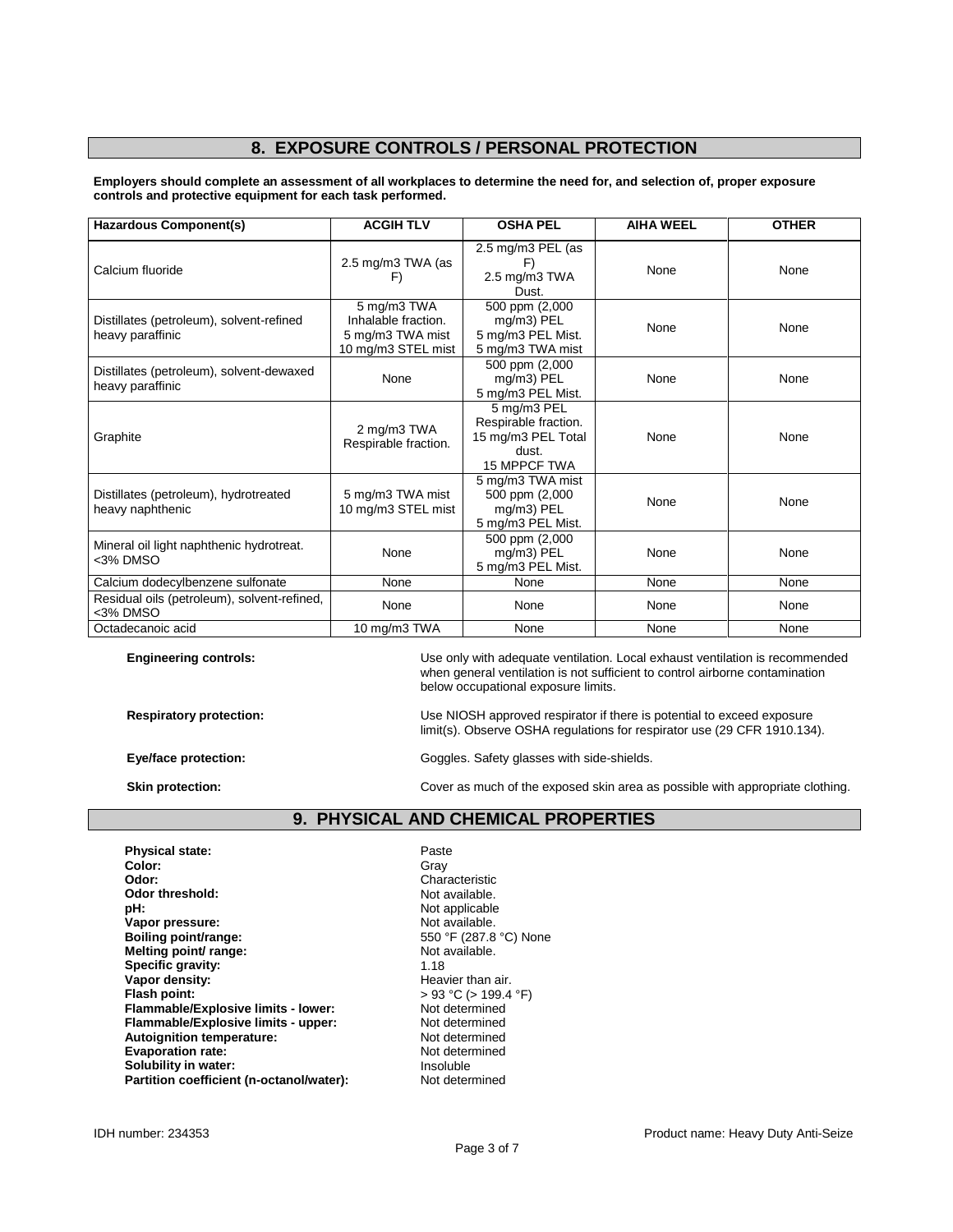| <b>VOC content:</b><br><b>Viscosity:</b><br><b>Decomposition temperature:</b> | < 3 % Essentially Zero (Exempt Compounds)<br>Not available.<br>Not available. |  |  |
|-------------------------------------------------------------------------------|-------------------------------------------------------------------------------|--|--|
|                                                                               | <b>10. STABILITY AND REACTIVITY</b>                                           |  |  |
| Stability:                                                                    | Stable at normal conditions.                                                  |  |  |
| Hazardous reactions:                                                          | Will not occur.                                                               |  |  |
| <b>Hazardous decomposition</b><br>products:                                   | Hydrocarbons. Oxides of carbon.                                               |  |  |
| Incompatible materials:                                                       | Oxidizing agents.                                                             |  |  |
| <b>Reactivity:</b>                                                            | Not available.                                                                |  |  |
| <b>Conditions to avoid:</b>                                                   | None known                                                                    |  |  |
|                                                                               | <b>11. TOXICOLOGICAL INFORMATION</b>                                          |  |  |
| Relevant routes of exposure:                                                  | Skin, Eyes                                                                    |  |  |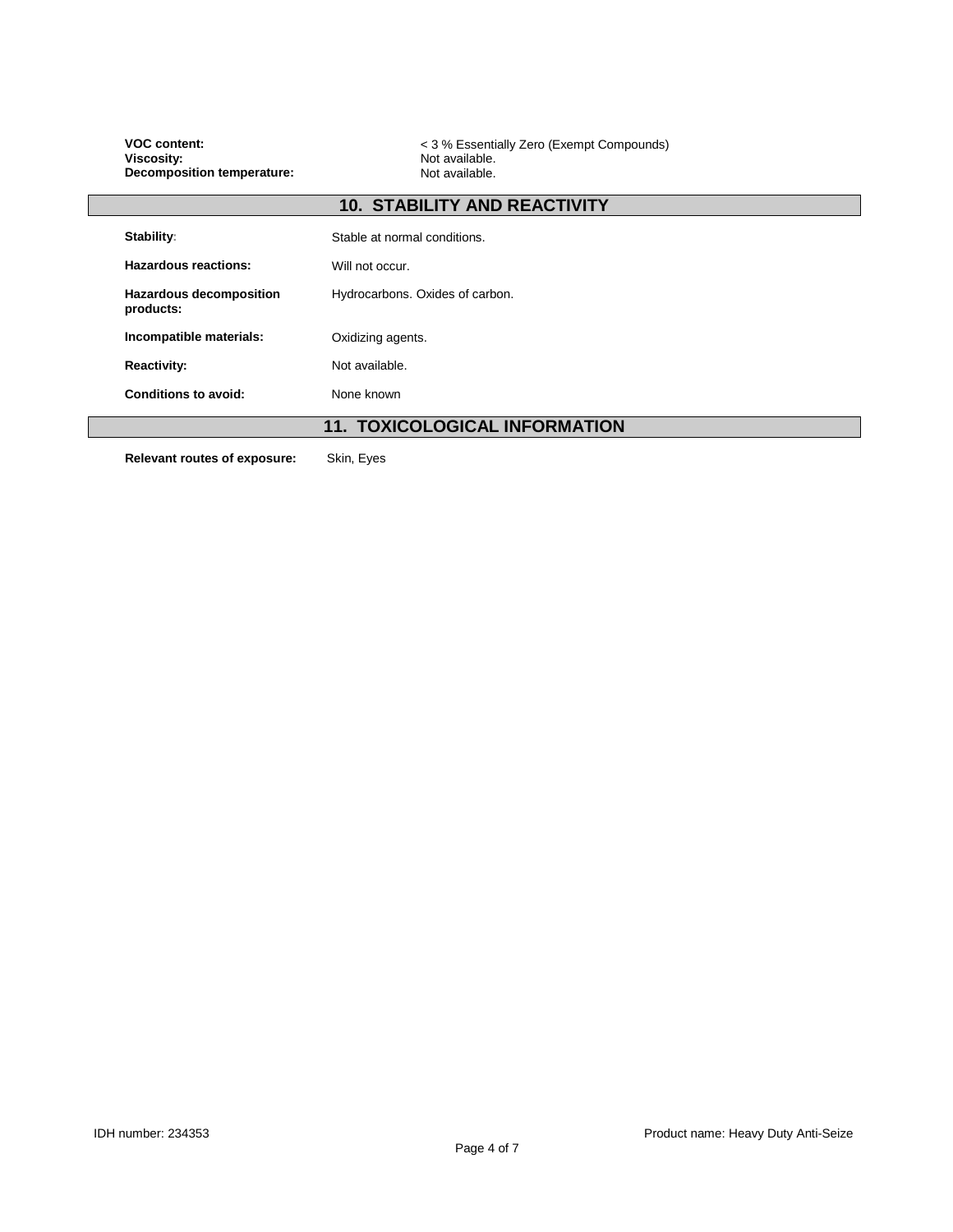## **Potential Health Effects/Symptoms**

| Inhalation:          | This product has low volatility and is not expected to cause respiratory tract irritation during |
|----------------------|--------------------------------------------------------------------------------------------------|
|                      | normal conditions of use.                                                                        |
| <b>Skin contact:</b> | Causes skin irritation.                                                                          |
| Eye contact:         | Causes serious eye irritation.                                                                   |
| Ingestion:           | Principal hazard of ingestion is aspiration into the lungs and subsequent pneumonitis.           |
|                      |                                                                                                  |

| <b>Hazardous Component(s)</b>                                | <b>LD50s and LC50s</b>          | <b>Immediate and Delayed Health Effects</b> |
|--------------------------------------------------------------|---------------------------------|---------------------------------------------|
| Calcium fluoride                                             | Oral LD50 (RAT) = $4,250$ mg/kg | Teeth, Muscle, Respiratory                  |
| Distillates (petroleum), solvent-refined<br>heavy paraffinic | None                            | Irritant                                    |
| Distillates (petroleum), solvent-dewaxed<br>heavy paraffinic | None                            | Irritant                                    |
| Graphite                                                     | None                            | Lung                                        |
| Distillates (petroleum), hydrotreated<br>heavy naphthenic    | None                            | Irritant                                    |
| Mineral oil light naphthenic hydrotreat.<br><3% DMSO         | None                            | Irritant                                    |
| Calcium dodecylbenzene sulfonate                             | None                            | Eyes, Irritant                              |
| Residual oils (petroleum), solvent-refined,<br><3% DMSO      | None                            | Irritant                                    |
| Octadecanoic acid                                            | Oral LD50 (RAT) = $4.6$ g/kg    | Irritant                                    |

| Hazardous Component(s)                                       | <b>NTP Carcinogen</b> | <b>IARC Carcinogen</b> | <b>OSHA Carcinogen</b>   |
|--------------------------------------------------------------|-----------------------|------------------------|--------------------------|
|                                                              |                       |                        | (Specifically Regulated) |
| Calcium fluoride                                             | N <sub>0</sub>        | No.                    | No.                      |
| Distillates (petroleum), solvent-refined<br>heavy paraffinic | No                    | No                     | <b>No</b>                |
| Distillates (petroleum), solvent-dewaxed<br>heavy paraffinic | No                    | No                     | <b>No</b>                |
| Graphite                                                     | No                    | No.                    | No.                      |
| Distillates (petroleum), hydrotreated<br>heavy naphthenic    | No                    | No                     | <b>No</b>                |
| Mineral oil light naphthenic hydrotreat.<br>$3%$ DMSO        | No                    | No                     | <b>No</b>                |
| Calcium dodecylbenzene sulfonate                             | No                    | No.                    | No.                      |
| Residual oils (petroleum), solvent-refined,<br><3% DMSO      | No                    | No                     | <b>No</b>                |
| Octadecanoic acid                                            | No.                   | No.                    | No.                      |

# **12. ECOLOGICAL INFORMATION**

**Ecological information:** Not available.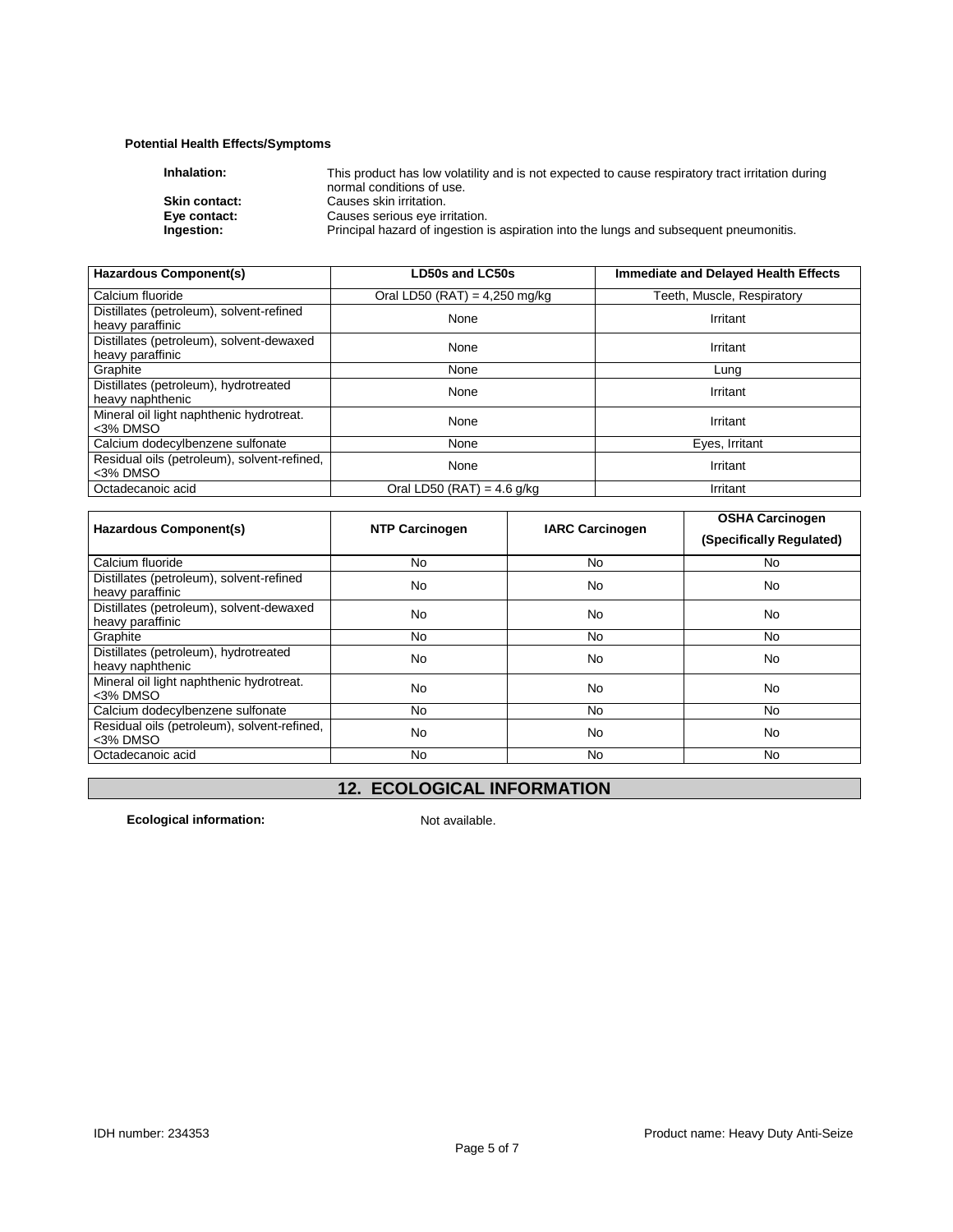| <b>13. DISPOSAL CONSIDERATIONS</b>                                                                                                                       |                                                                                                        |
|----------------------------------------------------------------------------------------------------------------------------------------------------------|--------------------------------------------------------------------------------------------------------|
| Information provided is for unused product only.                                                                                                         |                                                                                                        |
| Recommended method of disposal:                                                                                                                          | Follow all local, state, federal and provincial regulations for disposal.                              |
| Hazardous waste number:                                                                                                                                  | Not a RCRA hazardous waste.                                                                            |
| <b>14. TRANSPORT INFORMATION</b>                                                                                                                         |                                                                                                        |
| The transport information provided in this section only applies to the material/formulation itself, and is not specific to any<br>package/configuration. |                                                                                                        |
| U.S. Department of Transportation Ground (49 CFR)                                                                                                        |                                                                                                        |
| Proper shipping name:                                                                                                                                    | Not regulated                                                                                          |
| Hazard class or division:                                                                                                                                | None                                                                                                   |
| <b>Identification number:</b>                                                                                                                            | None                                                                                                   |
| Packing group:                                                                                                                                           | None                                                                                                   |
| <b>International Air Transportation (ICAO/IATA)</b>                                                                                                      |                                                                                                        |
| Proper shipping name:                                                                                                                                    | Not regulated                                                                                          |
| Hazard class or division:                                                                                                                                | None                                                                                                   |
| <b>Identification number:</b>                                                                                                                            | None                                                                                                   |
| Packing group:                                                                                                                                           | None                                                                                                   |
|                                                                                                                                                          |                                                                                                        |
| <b>Water Transportation (IMO/IMDG)</b><br>Proper shipping name:                                                                                          | Not regulated                                                                                          |
| Hazard class or division:                                                                                                                                | None                                                                                                   |
| Identification number:                                                                                                                                   | None                                                                                                   |
| Packing group:                                                                                                                                           | None                                                                                                   |
|                                                                                                                                                          |                                                                                                        |
| <b>15. REGULATORY INFORMATION</b>                                                                                                                        |                                                                                                        |
| <b>United States Regulatory Information</b>                                                                                                              |                                                                                                        |
| TSCA 8 (b) Inventory Status:                                                                                                                             | All components are listed or are exempt from listing on the Toxic Substances Control Act<br>Inventory. |
| TSCA 12 (b) Export Notification:                                                                                                                         | None above reporting de minimis                                                                        |
| <b>CERCLA/SARA Section 302 EHS:</b>                                                                                                                      | None above reporting de minimis                                                                        |
| <b>CERCLA/SARA Section 311/312:</b>                                                                                                                      | Immediate Health                                                                                       |
| <b>CERCLA/SARA Section 313:</b>                                                                                                                          | None above reporting de minimis                                                                        |
| <b>California Proposition 65:</b>                                                                                                                        | No California Proposition 65 listed chemicals are known to be present.                                 |
|                                                                                                                                                          |                                                                                                        |

#### **Canada Regulatory Information**

**CEPA DSL/NDSL Status:** All components are listed on or are exempt from listing on the Canadian Domestic Substances List.

## **16. OTHER INFORMATION**

**This safety data sheet contains changes from the previous version in sections:** New Safety Data Sheet format.

**Prepared by:** Catherine Bimler, Regulatory Affairs Specialist

**Issue date:** 05/12/2014